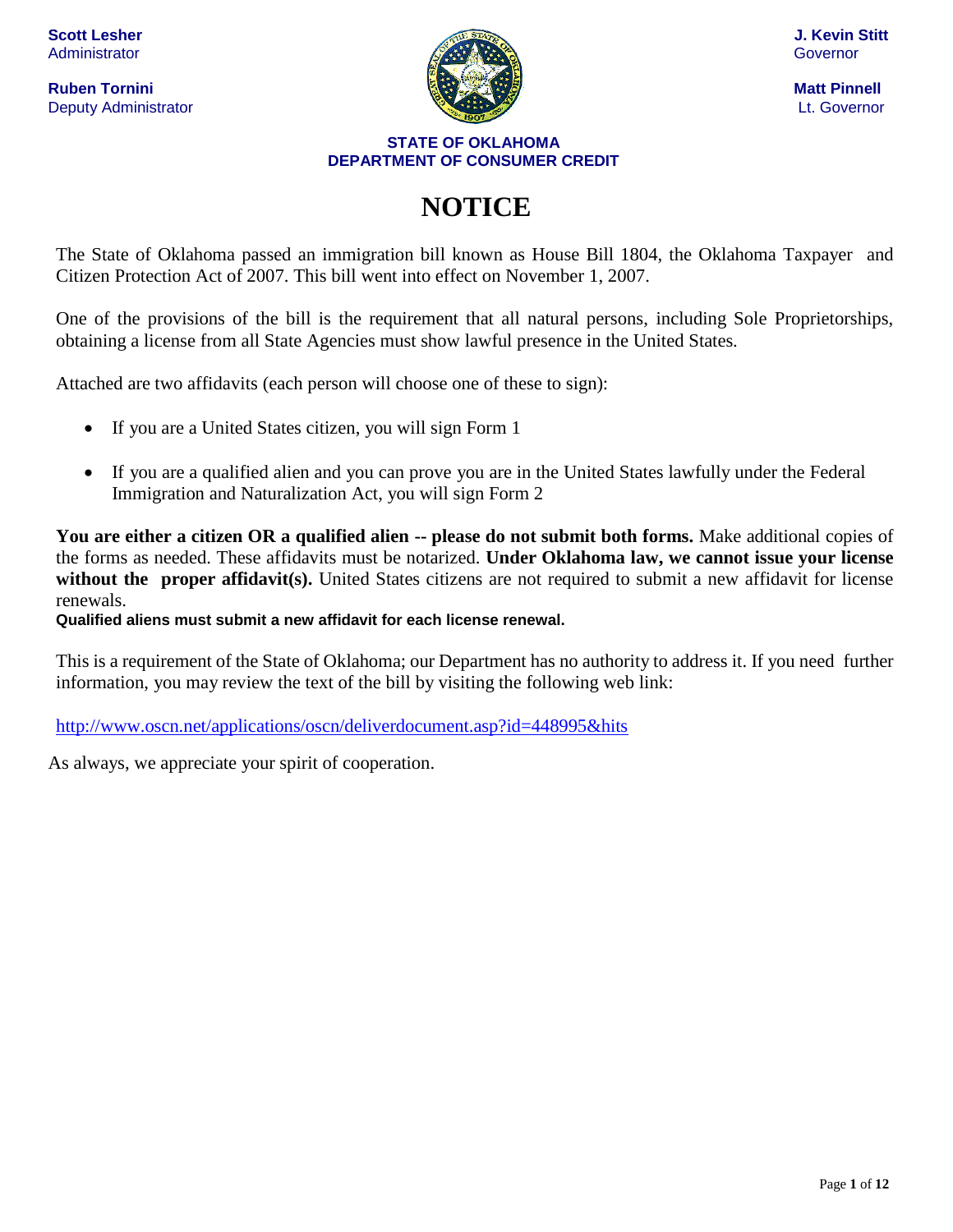### **Oklahoma Department of Consumer Credit**

### **AFFIDAVIT VERIFYING LAWFUL PRESENCE IN THE UNITED STATES**

## Form 1 - For U. S. Citizens

| <b>Section A (Applicant Information)</b>                                                             |                                 |
|------------------------------------------------------------------------------------------------------|---------------------------------|
| Affidavit of:                                                                                        |                                 |
|                                                                                                      |                                 |
| Name of Individual Applicant                                                                         | Company Name                    |
|                                                                                                      |                                 |
| <b>Section B (Notary Public)</b>                                                                     |                                 |
|                                                                                                      |                                 |
|                                                                                                      |                                 |
|                                                                                                      |                                 |
| Printed Name of Individual Applicant<br>sworn, upon oath states under penalty of perjury as follows: | of lawful age, being first duly |
| I am a United States citizen.                                                                        |                                 |
|                                                                                                      |                                 |
|                                                                                                      | Signature of Applicant          |
|                                                                                                      |                                 |
|                                                                                                      |                                 |
|                                                                                                      |                                 |
|                                                                                                      |                                 |
|                                                                                                      | Notary Public                   |
| (Seal)                                                                                               |                                 |
|                                                                                                      | <b>Commission Number</b>        |
|                                                                                                      | My Commission Expires           |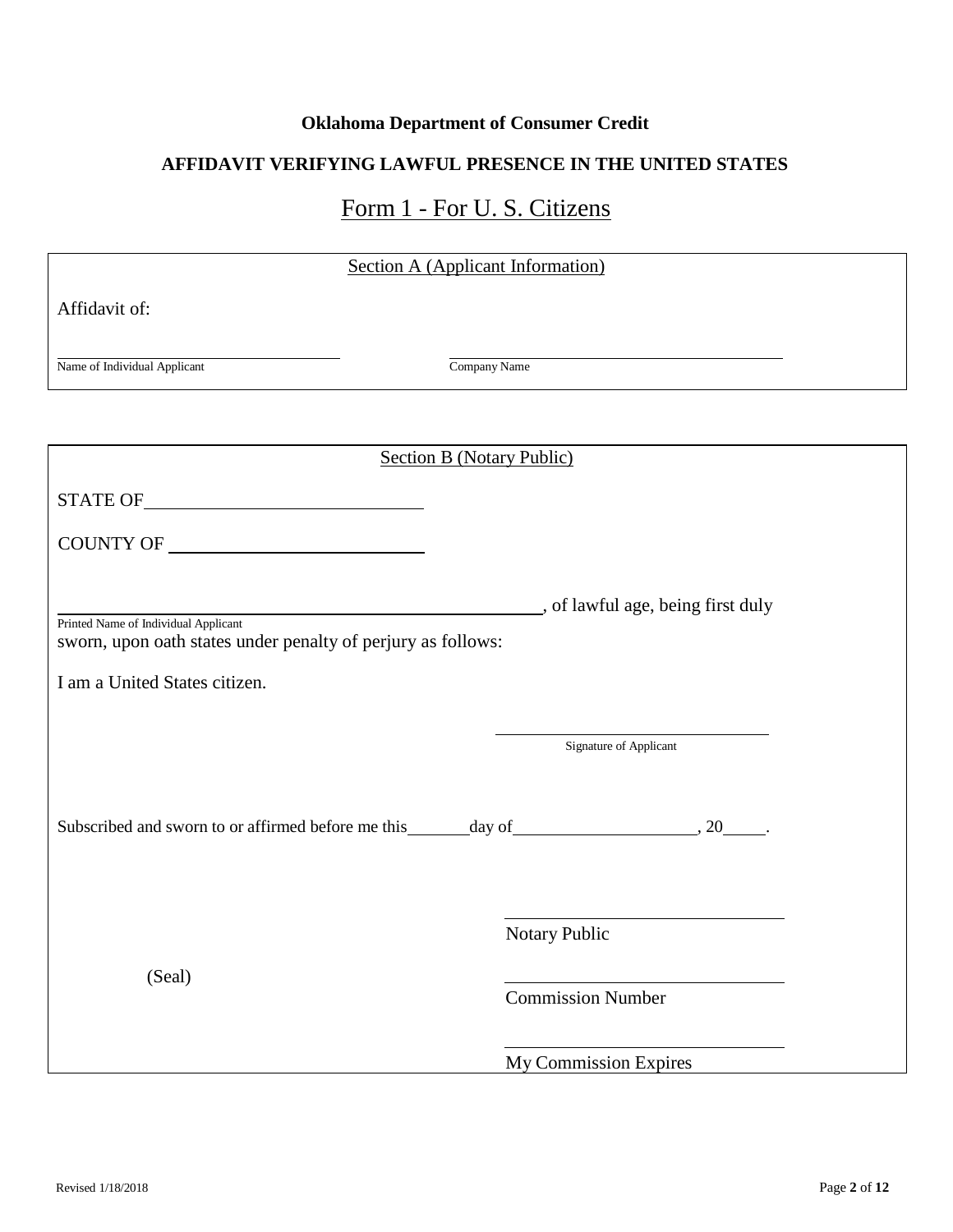### **Oklahoma Department of Consumer Credit**

### **AFFIDAVIT VERIFYING LAWFUL PRESENCE IN THE UNITED STATES**

### Form 2 - For Qualified Aliens

| Section A (Applicant's Information)                                                                                             |                          |  |
|---------------------------------------------------------------------------------------------------------------------------------|--------------------------|--|
| Please type or print clearly. You must include a copy of both the front and back of your green card with this form.             |                          |  |
|                                                                                                                                 |                          |  |
|                                                                                                                                 |                          |  |
|                                                                                                                                 |                          |  |
|                                                                                                                                 |                          |  |
| <u> 1989 - Johann Stein, mars an de Brasilia (b. 1989)</u>                                                                      |                          |  |
| <b>Section B (Notary)</b>                                                                                                       |                          |  |
| $\begin{tabular}{c} \bf STATE OF \end{tabular} \begin{tabular}{c} \textbf{5} \textbf{TATE OF} \end{tabular}$                    |                          |  |
| COUNTY OF                                                                                                                       |                          |  |
| Printed Name of Individual Applicant<br>states under penalty of perjury as follows:                                             |                          |  |
| I am a qualified alien under the Federal Immigration and Naturalization Act, and I am lawfully present in the United<br>States. |                          |  |
|                                                                                                                                 | Signature of Applicant   |  |
|                                                                                                                                 |                          |  |
|                                                                                                                                 | Notary Public            |  |
| (Seal)                                                                                                                          | <b>Commission Number</b> |  |
|                                                                                                                                 | My Commission Expires    |  |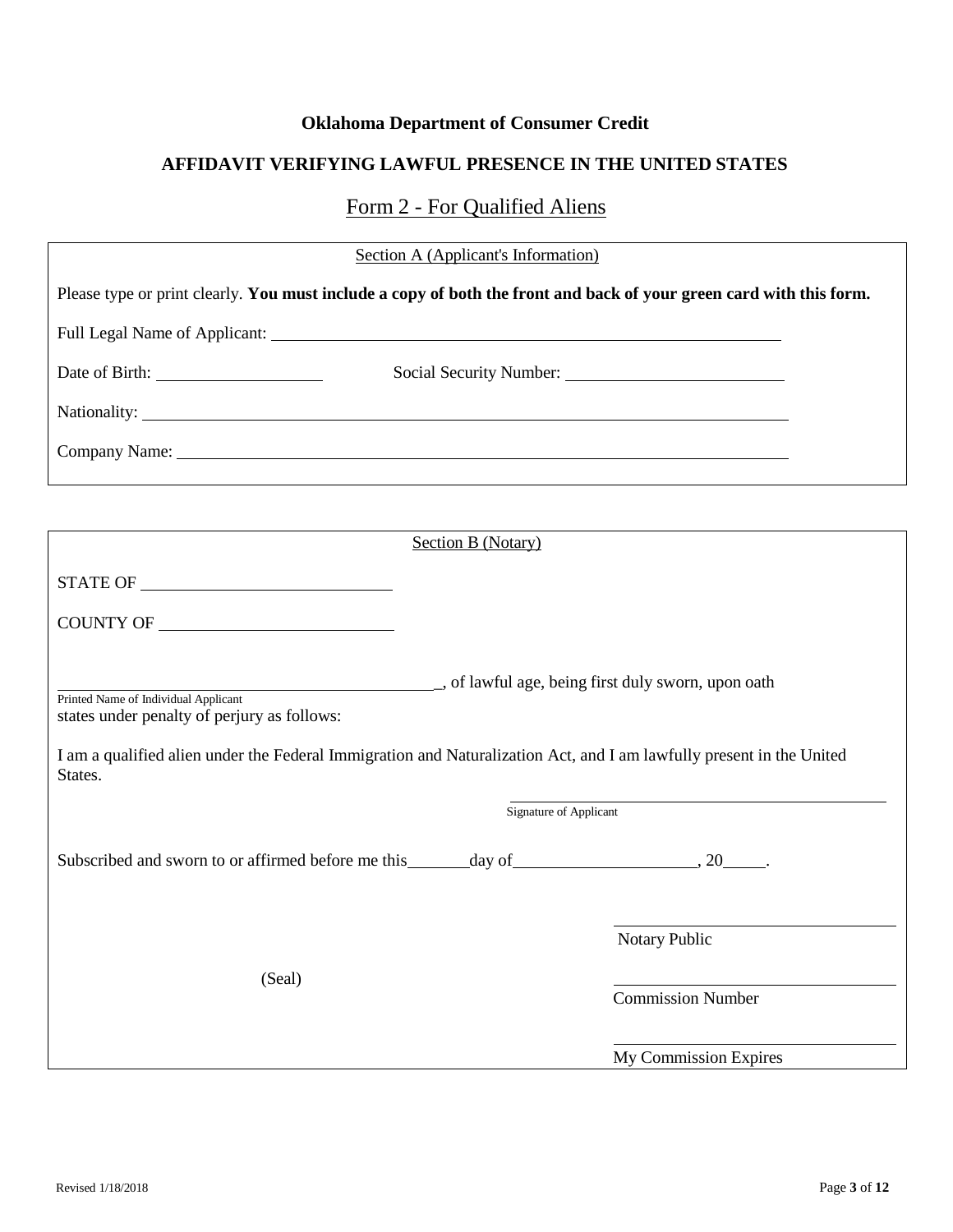### **TABLE OF CONTENTS**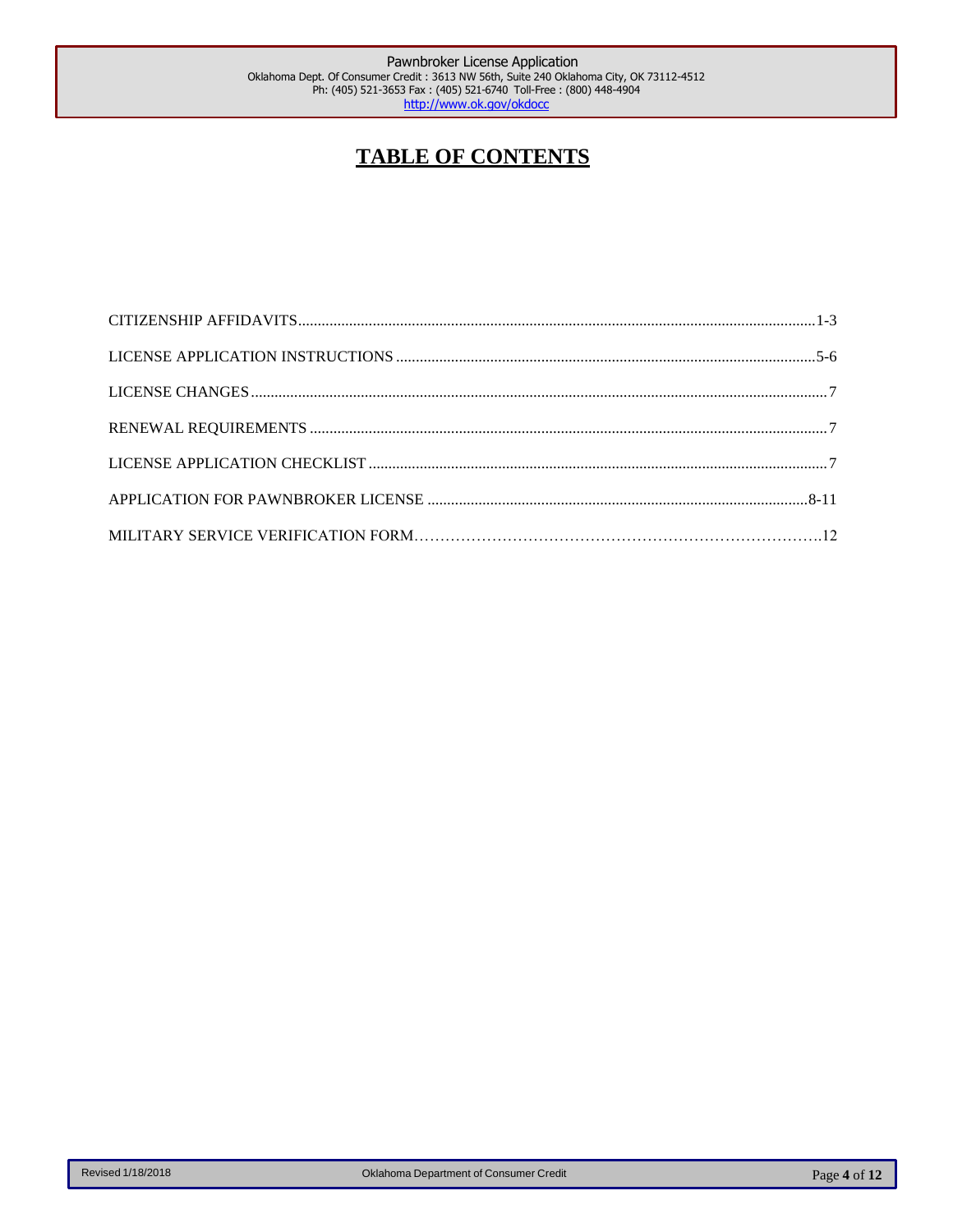### **LICENSE APPLICATION INSTRUCTIONS**

<span id="page-4-0"></span>To make application for an Oklahoma Pawnbroker License, all prescribed forms and additional required exhibits must be fully completed and mailed or delivered to:

#### **Oklahoma Department of Consumer Credit 3613 NW 56th, Suite 240 Oklahoma City, OK 73112-4512**

All fees required must be submitted with the application. Upon receipt of a complete package, a staff member will carefully review all documents and an independent investigation will be made into the experience, character and general fitness of the applicant(s). All applications are reviewed in the order in which they are received.

#### **A COMPLETE APPLICATION PACKAGE FOR A PAWNBROKER LICENSE IS COMPOSED OF:**

- **I. APPLICATION:** These pages are for information on the business to be licensed, including mailing address, location, ownership etc. Complete all sections that apply. Be sure to sign and notarize. Provide social security number and date of birth for the applicant (the owner(s) or partners) per Oklahoma Statute §56-240.21A for background investigation.
- **II. SURETY BOND:** A bond in the amount of **\$5,000.00** (FIVE THOUSAND DOLLARS) for each license. Be sure all signatures are affixed and include a copy of the bond and all attachments with your application.
- **III. FINANCIAL STATEMENT:** This statement shall reveal that the applicant has available for regulated loan operations, net assets of at least \$25,000.00 (TWENTY-FIVE THOUSAND DOLLARS). For sole proprietorship, the owner's personal financial statement must show assets of the required amount. For partnerships or limited liability companies the combined assets of the partners or members must equal or exceed the required \$25,000.00 (TWENTY-FIVE THOUSAND DOLLARS). If filing as a corporation, please submit the most recent balance sheet. This statement must be signed by the owner or an officer of the company or corporation, dated and notarized.

#### **IV. A COPY OF ALL BASIC DOCUMENTS ESTABLISHING THE ENTITY:**

#### **A. SOLE PROPRIETORSHIP:**

- **1.** A copy of the Certificate of Fictitious Name.
- **2.** A Form 1 or Form 2 Affidavit showing lawful presence in the United States (See attached forms)

#### **B. GENERAL PARTNERSHIPS:**

- **1.** A copy of the partnership agreement signed by all parties involved.
- **2.** If the partnership does business under an assumed or fictitious name, supply a copy of the Certificate of Fictitious Name.
- **3.** A list of the names, addresses, social security numbers, dates of birth, and telephone numbers of the partners.

#### **C. LIMITED PARTNERSHIPS:**

- **1.** A copy of the Limited Partnership Certificate filed with the Secretary of State. Such copy must show the date the document was filed.
- **2.** If the partnership does business under an assumed or fictitious name, supply a copy of the Trade Name Report filed with the Secretary of State.
- **3.** A list of the names, addresses, social security numbers, dates of birth, and telephone numbers of the partners.

#### **D. LIMITED LIABILITY COMPANIES:**

- **1.** A copy of the Certificate of Organization or Articles of Organization filed with the Secretary of State.
- **2.** If doing business using a fictitious name, supply a copy of the Trade Name Report filed with the Secretary of State.
- **3.** A list of the names, addresses, social security numbers, dates of birth, and telephone numbers of each major stockholder, officers and directors of the LLC.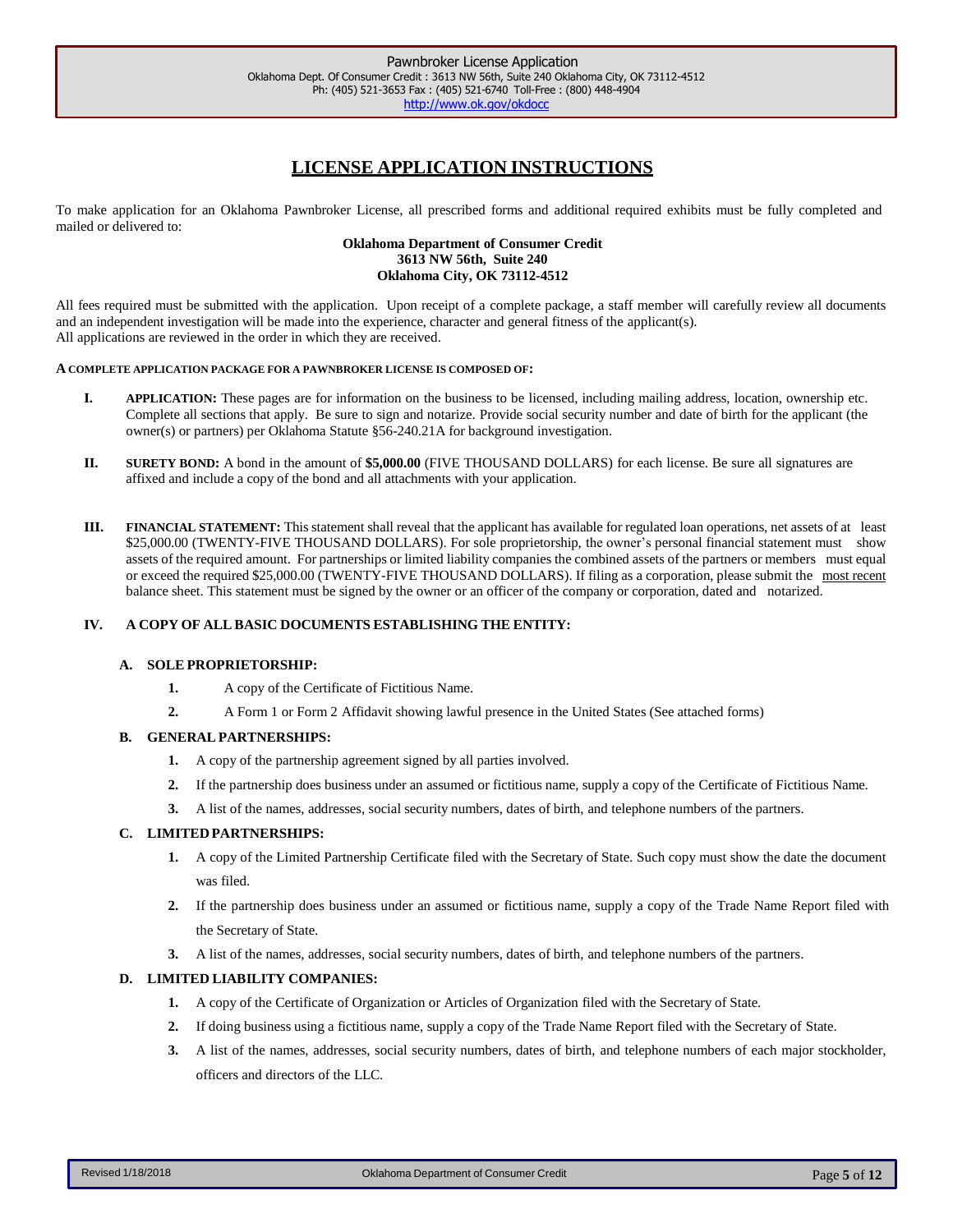#### **E. DOMESTIC CORPORATIONS:**

- **1.** A copy of the Certificate of Incorporation or Articles of Incorporation filed with the Secretary of State.
- **2.** If doing business using a fictitious name, supply a copy of the Trade Name Report filed with the Secretary of State.
- **3.** A list of the names, addresses, social security numbers, dates of birth, and telephone numbers of each major stockholder, officers and directors of the corporation.

#### **F. FOREIGN CORPORATIONS:**

- **1.** A copy of the Certificate of Incorporation or Articles of Incorporation.
- **2.** A Certificate of Authority showing that the applicant is authorized to transact business in their state of incorporation or in the State of Oklahoma.
- **3.** If your business falls under one of the exemptions on the Secretary of State's instruction sheet, highlight the exemptions that apply and submit a copy with your application.
- **4.** A list of the names, addresses, social security numbers, dates of birth, and telephone numbers of each major stockholder, officers and directors of the Foreign Corporation.

For information concerning above items, contact:

**Oklahoma Secretary of State 2300 N. Lincoln Blvd., Room 101 Oklahoma City, OK 73105 (405) 521-3912**

- **V. FEE FOR INVESTIGATION, LICENSE AND EXAMINATION:** When making an application for a license, the applicant shall pay a total of \$965.00 (NINE HUNDRED SIXTY FIVE DOLLARS) which includes a \$325.00 (THREE HUNDRED TWENTY-FIVE DOLLARS) non-refundable investigation fee, \$240.00 (TWO HUNDRED FORTY DOLLARS) for each license annually provided and \$400.00 (FOUR HUNDRED DOLLARS) examination fee per the Oklahoma Pawnshop Act for the current calendar year.
- **VI. ADDITIONAL LOCATION LICENSE REQUIREMENTS:** If you are applying for an additional location, you must complete:
	- **1.** The main Application;
	- **2.** A Bond Form for \$5,000.00 (FIVE THOUSAND DOLLARS) for each additional location;
	- **3.** A check or money order for \$640.00 (SIX HUNDRED FORTY DOLLARS), which consists of an annual fee of \$240.00 (TWO HUNDRED FORTY DOLLARS) and \$400.00 (FOUR HUNDRED DOLLARS) for the annual examination fee, made payable to the Oklahoma Department of Consumer Credit;
	- **4.** A recent financial statement or balance sheet signed by the owner, officer, member or partner of the company or corporation, dated and notarized.
- **VII. MILITARY SERVICE VERIFICATION:** Please complete the *Military Service Verification Form* if you or your spouse is in Active Duty status in the Armed Forces and you wish to receive considerations provided by SB1863 Post-Military Service Occupation, Education and Credentialing Act, codified as 59 O.S. §4100 *et seq.* The information provided will be verified through the Servicemembers Civil Relief Act Website.

#### **PLEASE RETAIN INSTRUCTIONS FOR FUTURE REFERENCE**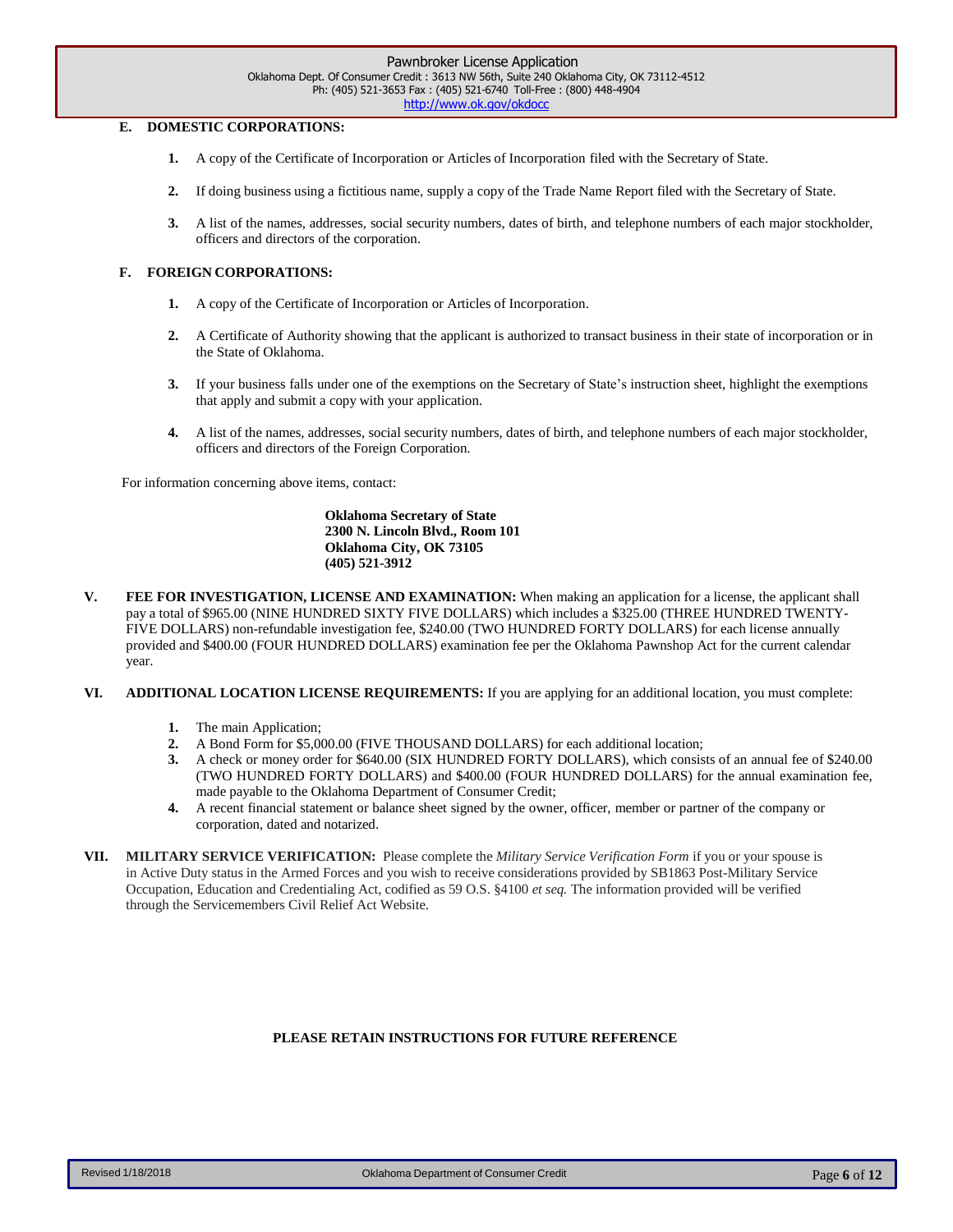#### **LICENSE CHANGES**

Licenses issued under the Oklahoma Pawnshop Act are issued on the basis of representations made on the application and supporting documents. Any substantial change in the information included in the application must be reported to the Administrator immediately.

If any material misrepresentations or unreported changes of circumstances are subsequently discovered, the license is subject to revocation after it has been issued.

Changes in location, ownership, partners, and in the principal parties at interest in a corporation must be submitted in writing for approval Thirty (30) days prior to the effective date of the change. There is a \$25 per license amendment fee.

#### **RENEWAL REQUIREMENTS**

Annual renewal of the license is the responsibility of each licensee. The licensee is to submit a renewal application, renewal fee of \$640.00 (SIX HUNDRED FORTY DOLLARS), which includes \$240.00 (TWO HUNDRED FORTY DOLLARS) annual license fee and examination fee of \$400.00 (FOUR HUNDRED DOLLARS) to be postmarked on or before the first day of December of each year. **(All renewals that are not postmarked by December 1 st will be subject to a \$10 per day late fee, up to 30 days.)**

If you are an active duty service member of the Armed Forces at the time of annual renewal, please complete the *Military Service Verification* form. Upon verification, your license effective date will be extended, with no further payment, for up to a year after your active service has been completed.

#### **LICENSE APPLICATION CHECKLIST**

The checklist below is provided to help ensure that you submit a complete application.

#### TASKS TO BE COMPLETED:

- I. **APPLICATION** *SIGNED AND NOTARIZED*
- II. **APPOINTMENT OF DESIGNATED AGENT**
- III. **FINANCIAL STATEMENT** *MOST RECENT – SIGNED AND NOTARIZED*
- IV. **DOCUMENTS ESTABLISHING ENTITY:**
	- a. **SOLE PROPRIETORSHIP INFORMATION** IF APPLICABLE
	- b. **PARTNERSHIP INFORMATION** IF APPLICABLE
	- c. **DOMESTIC CORPORATION INFORMATION** IF APPLICABLE
	- d. **LIMITED LIABILITY COMPANY INFORMATION** IF APPLICABLE
	- e. **FOREIGN CORPORATION INFORMATION** IF APPLICABLE
- V. **RECORD KEEPING LOCATION**

Please contact the Oklahoma Department of Commerce for information regarding additional licensing you may need at (800) 879-6552 or visit their website at <http://www.okcommerce.gov/Start-A-Business/Start-Or-Register-A-Business>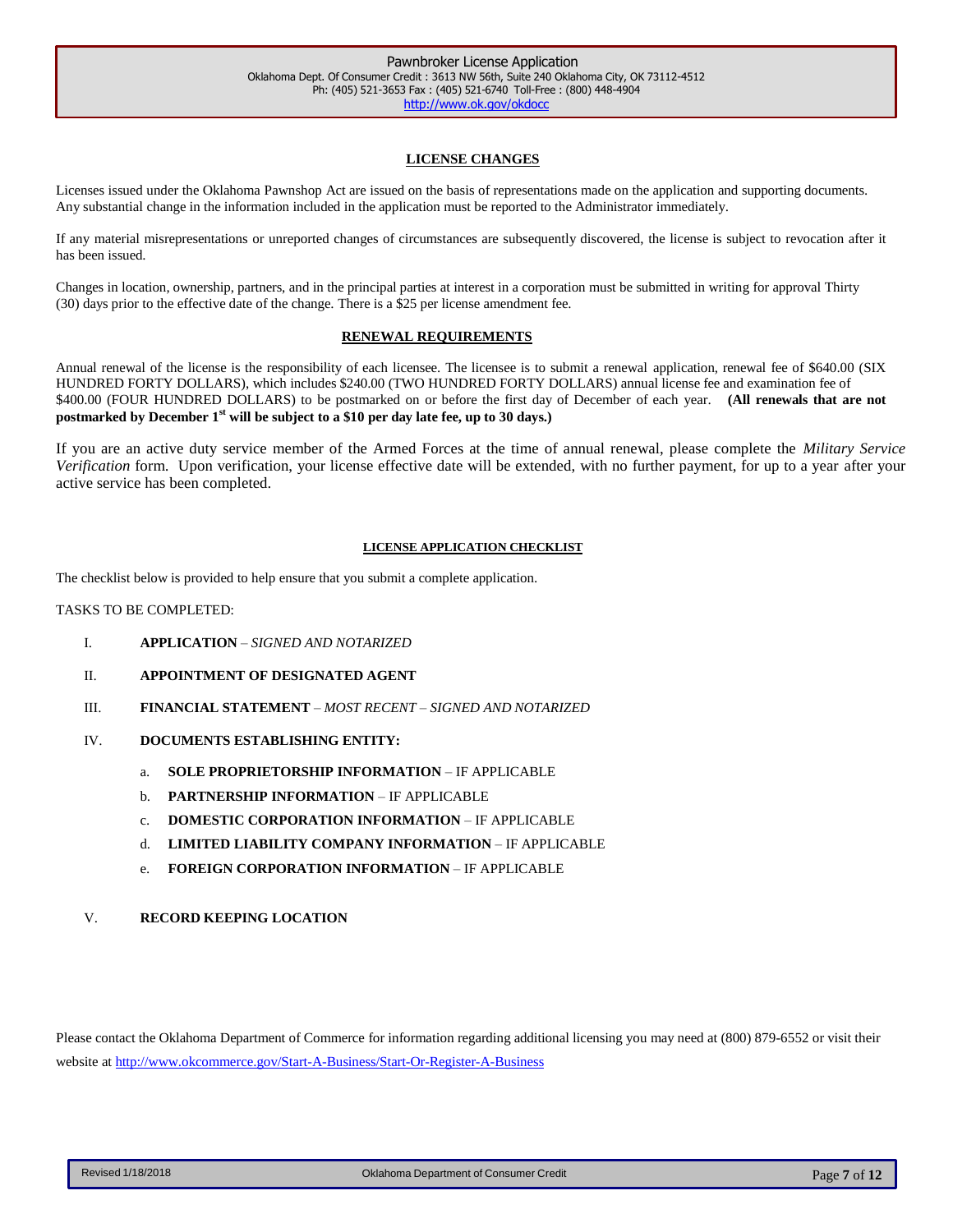#### **APPLICATION for OKLAHOMA PAWNBROKER LICENSE**

| <b>BEFORE THE ADMINISTRATOR</b>  |  |
|----------------------------------|--|
| OF THE DEPARTMENT OF             |  |
| <b>CONSUMER CREDIT OF THE</b>    |  |
| <b>STATE OF OKLAHOMA IN THE</b>  |  |
| <b>MATTER OF THE APPLICATION</b> |  |
| $OF$ :                           |  |
|                                  |  |

Name of business to be licensed

This application will not be processed unless accompanied by all required exhibits(as reflected on the License Application Instructions) and the *fees as follows:*

- A. \$325.00 (THREE HUNDRED TWENTY-FIVE DOLLARS) non-refundable investigation fee; \$240.00 (TWO HUNDRED FORTY DOLLARS) Application fee; \$400.00 (FOUR HUNDRED DOLLARS) Examination fee.
- B. Every applicant shall file a bond in the amount \$5,000.00 (FIVE THOUSAND DOLLARS) for each license sought.
- C. Financial Statement.

Pursuant to, and in accordance with the provisions of the OKLAHOMA PAWNSHOP ACT, and for the purposes in said law set forth,

| HTTP://                                                                                                                                                                |                                                                                                                                     |                  |
|------------------------------------------------------------------------------------------------------------------------------------------------------------------------|-------------------------------------------------------------------------------------------------------------------------------------|------------------|
| Website                                                                                                                                                                | E-Mail                                                                                                                              |                  |
| I am (please check your applicable category)                                                                                                                           |                                                                                                                                     |                  |
| A Person                                                                                                                                                               | Joint Stock Company or Trust<br>Corporation                                                                                         |                  |
| Co-Partnership<br>Association                                                                                                                                          | Limited Liability Company                                                                                                           |                  |
| With the principal office and/or mailing address located:                                                                                                              |                                                                                                                                     |                  |
|                                                                                                                                                                        |                                                                                                                                     | Telephone Number |
|                                                                                                                                                                        |                                                                                                                                     |                  |
| Street address<br>City, State and Zip                                                                                                                                  |                                                                                                                                     | Facsimile        |
|                                                                                                                                                                        | Hereby applies to the Administrator of the Department of Consumer Credit of the State of Oklahoma, for a Pawnbroker License for the | Telephone Number |
|                                                                                                                                                                        | For the purpose of securing same, applicant makes the foregoing and following sworn statements of fact:                             | Facsimile        |
| calendar year ending December 31, _______, at the following location;<br><b>Street Address of Business Location</b><br>City, State and Zip<br><b>DESIGNATED AGENT:</b> |                                                                                                                                     |                  |
| Full Name                                                                                                                                                              | <b>Telephone Number</b>                                                                                                             |                  |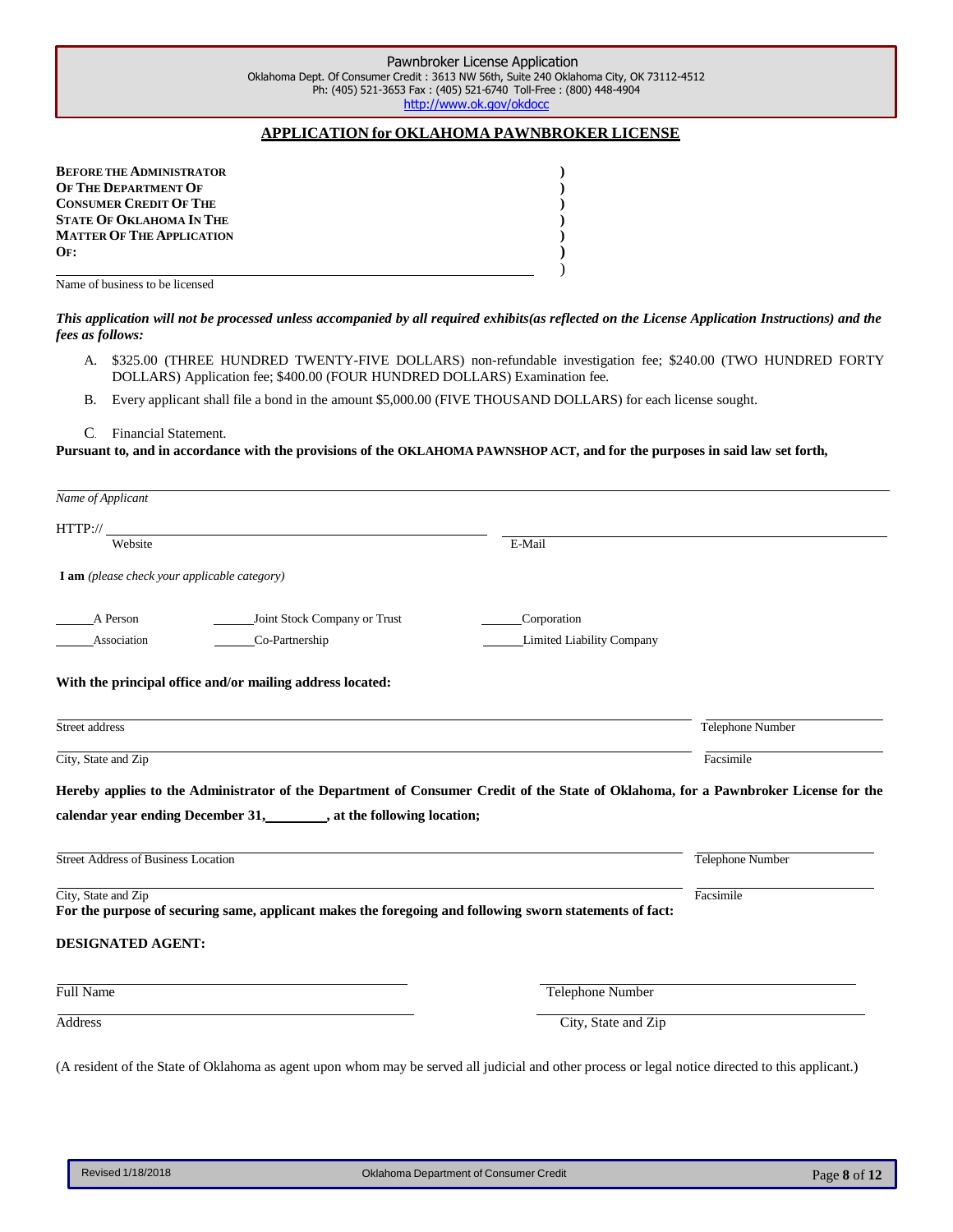#### Pawnbroker License Application Oklahoma Dept. Of Consumer Credit : 3613 NW 56th, Suite 240 Oklahoma City, OK 73112-4512 Ph: (405) 521-3653 Fax : (405) 521-6740 Toll-Free : (800) 448-4904 <http://www.ok.gov/okdocc>

#### **A. To be completed only if the applicant is an individual:**

| <b>Full Name</b> |                                                                                                                    |                                         | Social Security Number                                                                                                                                                                                                                                      | Date of Birth |  |
|------------------|--------------------------------------------------------------------------------------------------------------------|-----------------------------------------|-------------------------------------------------------------------------------------------------------------------------------------------------------------------------------------------------------------------------------------------------------------|---------------|--|
| В.               | To be completed only if the applicant is a partnership:                                                            |                                         |                                                                                                                                                                                                                                                             |               |  |
|                  | Full Name of Partner                                                                                               |                                         | Full Name of Partner                                                                                                                                                                                                                                        |               |  |
|                  | Social Security Number                                                                                             | Date of Birth                           | Social Security Number                                                                                                                                                                                                                                      | Date of Birth |  |
|                  | Have Articles of Limited Partnership been filed with the Secretary of State?                                       |                                         | $Yes$ <sub>_______</sub><br>No the set of the set of the set of the set of the set of the set of the set of the set of the set of the set of the set of the set of the set of the set of the set of the set of the set of the set of the set of the set of  |               |  |
| C.               | To be completed only if applicant is a limited liability company:                                                  |                                         |                                                                                                                                                                                                                                                             |               |  |
|                  | Full Name of Member                                                                                                |                                         | Full Name of Member                                                                                                                                                                                                                                         |               |  |
|                  | Social Security Number                                                                                             | Date of Birth                           | Social Security Number                                                                                                                                                                                                                                      | Date of Birth |  |
|                  | Have Articles of Limited Liability been filed with the secretary of State?                                         |                                         | $Yes$ <sub>_________</sub><br>No new years of the set of the set of the set of the set of the set of the set of the set of the set of the set of the set of the set of the set of the set of the set of the set of the set of the set of the set of the set |               |  |
| D.               | To be completed only if applicant is a corporation, association, joint stock company or trust:<br><b>OFFICERS:</b> |                                         |                                                                                                                                                                                                                                                             |               |  |
|                  | Full Name of President                                                                                             |                                         | Full Name of Vice President                                                                                                                                                                                                                                 |               |  |
|                  | Social Security Number                                                                                             | Date of Birth                           | Social Security Number                                                                                                                                                                                                                                      | Date of Birth |  |
|                  | Full Name of Treasurer                                                                                             |                                         | Full Name of Secretary                                                                                                                                                                                                                                      |               |  |
|                  | Social Security Number                                                                                             | Date of Birth                           | Social Security Number                                                                                                                                                                                                                                      | Date of Birth |  |
|                  | <b>DIRECTORS AND TRUSTEES:</b>                                                                                     |                                         |                                                                                                                                                                                                                                                             |               |  |
|                  | Full Name of Director/Trustee                                                                                      |                                         | Full Name of Director/Trustee                                                                                                                                                                                                                               |               |  |
|                  | Social Security Number                                                                                             | Date of Birth                           | Social Security Number<br>Note: If there are additional officers, directors or trustees, please specify using additional sheets if necessary.                                                                                                               | Date of Birth |  |
|                  | NAME AND RESIDENCE ADDRESS OF EACH OFFICER OR MAJOR STOCKHOLDER:                                                   |                                         |                                                                                                                                                                                                                                                             |               |  |
|                  | Name                                                                                                               |                                         | Address                                                                                                                                                                                                                                                     |               |  |
|                  | City, State and Zip                                                                                                | Date of Birth<br>Social Security Number |                                                                                                                                                                                                                                                             |               |  |
|                  | Name                                                                                                               |                                         | Address                                                                                                                                                                                                                                                     |               |  |
|                  | City, State and Zip                                                                                                | Social Security Number                  | Date of Birth                                                                                                                                                                                                                                               |               |  |
|                  | Revised 1/18/2018                                                                                                  | Oklahoma Department of Consumer Credit  |                                                                                                                                                                                                                                                             | Page 9 of 12  |  |

 $\overline{\phantom{0}}$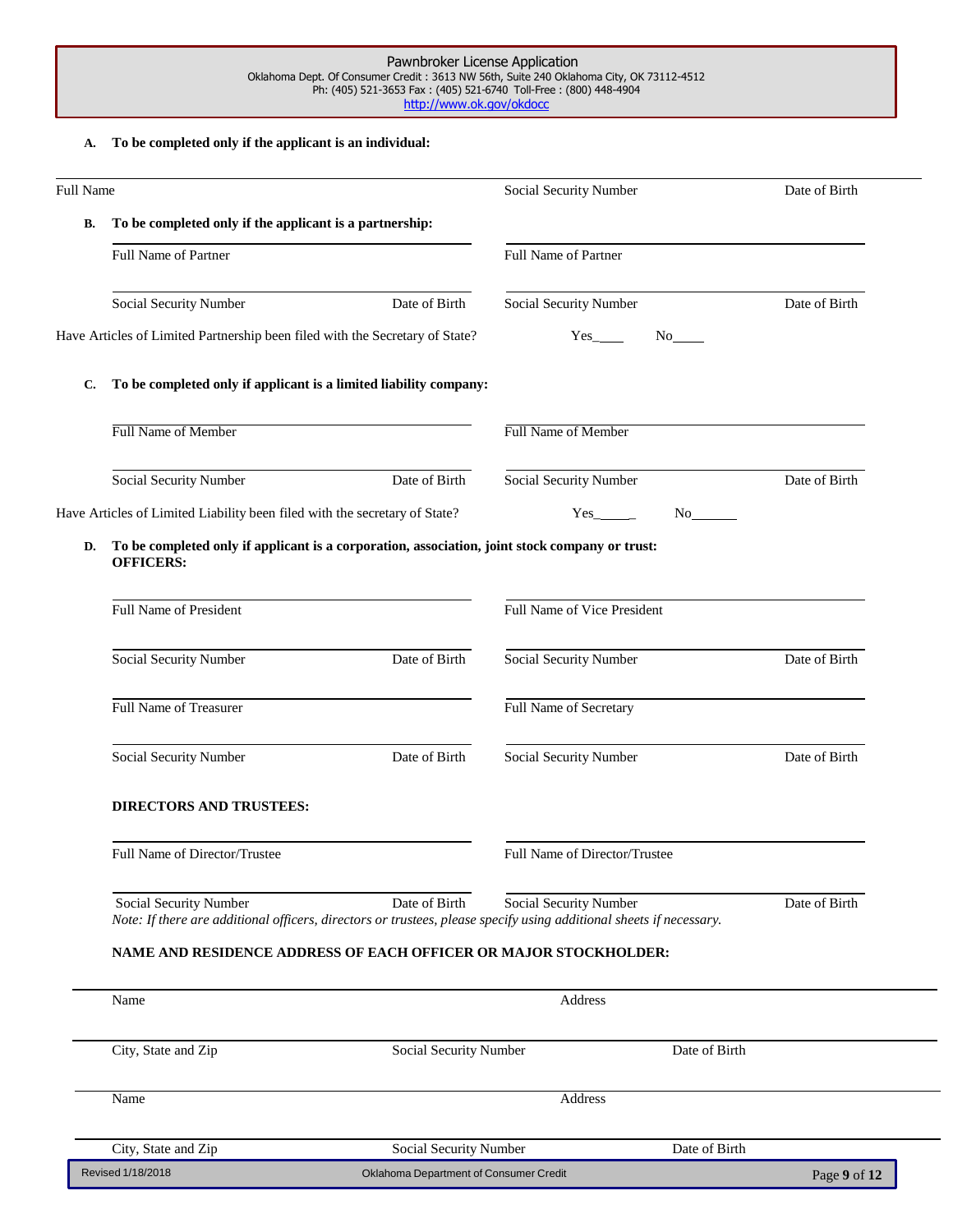#### **Fill out the section below to designate where and how records will be kept in Oklahoma.**

| 1. Do you have available for the operation of the business net assets of at least \$25,000.00 (TWENTY FIVE THOUSAND DOLLARS)? |
|-------------------------------------------------------------------------------------------------------------------------------|
| Yes No                                                                                                                        |
|                                                                                                                               |

2. Have you ever been convicted of a felony? Yes No *(If yes, please furnish details, attaching extra sheets if necessary. You must also submit a certified copy of the Judgement and Sentence of the Court with this application.)*

Check the appropriate box if any of the following apply to you. If any apply, please complete the *Military Service Verification* form for expedited processing: I am a member of the Armed Forces

- My spouse is a member of the Armed Forces
- $\Box$  My spouse is on active duty within this state
- $\Box$  My spouse is a permanent resident of this state for the 6 months prior to assignment to active duty
- $\Box$  My spouse is a permanent resident of this state during the period of active duty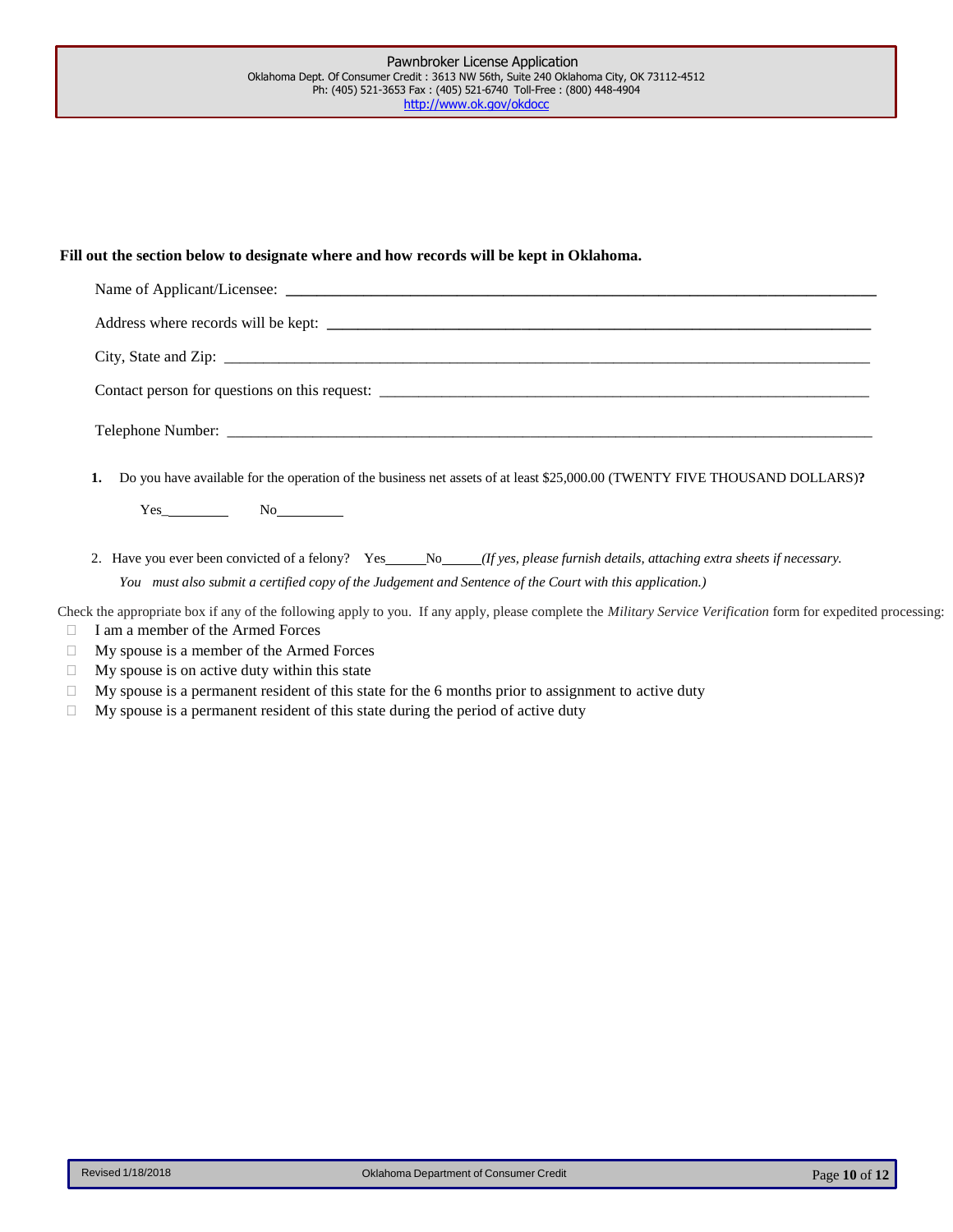| NOTARY PUBLIC                                                                                                                                                                                                                                                                                                                                                                                                                                                                                                                                                                  |                                   |  |  |
|--------------------------------------------------------------------------------------------------------------------------------------------------------------------------------------------------------------------------------------------------------------------------------------------------------------------------------------------------------------------------------------------------------------------------------------------------------------------------------------------------------------------------------------------------------------------------------|-----------------------------------|--|--|
| Before me, the undersigned, personally appeared and being first duly sworn states that the applicant has executed this application this day of day of<br>20_____, and acknowledges that applicant is duly authorized to execute the application, and that all statements and representations made are true and correct to the<br>best of applicant's knowledge and belief, and that all statements and supporting schedules are made for the purpose of inducing the Administrator of the Department<br>of Consumer Credit of the State of Oklahoma to grant said application. |                                   |  |  |
| Name of Applicant                                                                                                                                                                                                                                                                                                                                                                                                                                                                                                                                                              | Signature of Applicant            |  |  |
| Name of Additional Applicant                                                                                                                                                                                                                                                                                                                                                                                                                                                                                                                                                   | Signature of Additional Applicant |  |  |
| $\begin{minipage}{0.9\linewidth} \textbf{STATE OF} \begin{minipage}{0.9\linewidth} \centering \end{minipage} \vspace{0.00000} \begin{minipage}{0.9\linewidth} \centering \end{minipage} \vspace{0.00000} \begin{minipage}{0.9\linewidth} \centering \end{minipage} \vspace{0.00000} \begin{minipage}{0.9\linewidth} \centering \end{minipage} \vspace{0.00000} \begin{minipage}{0.9\linewidth} \centering \end{minipage} \vspace{0.00000} \begin{minipage}{0.9\linewidth} \centering \end{minipage} \v$                                                                        |                                   |  |  |
|                                                                                                                                                                                                                                                                                                                                                                                                                                                                                                                                                                                |                                   |  |  |
| SUBSCRIBED AND SWORN TO before me this                                                                                                                                                                                                                                                                                                                                                                                                                                                                                                                                         | $day of$ $, 20$                   |  |  |
|                                                                                                                                                                                                                                                                                                                                                                                                                                                                                                                                                                                | Notary Public                     |  |  |
| (Seal)                                                                                                                                                                                                                                                                                                                                                                                                                                                                                                                                                                         | <b>Commission Number</b>          |  |  |
|                                                                                                                                                                                                                                                                                                                                                                                                                                                                                                                                                                                | My Commission Expires             |  |  |